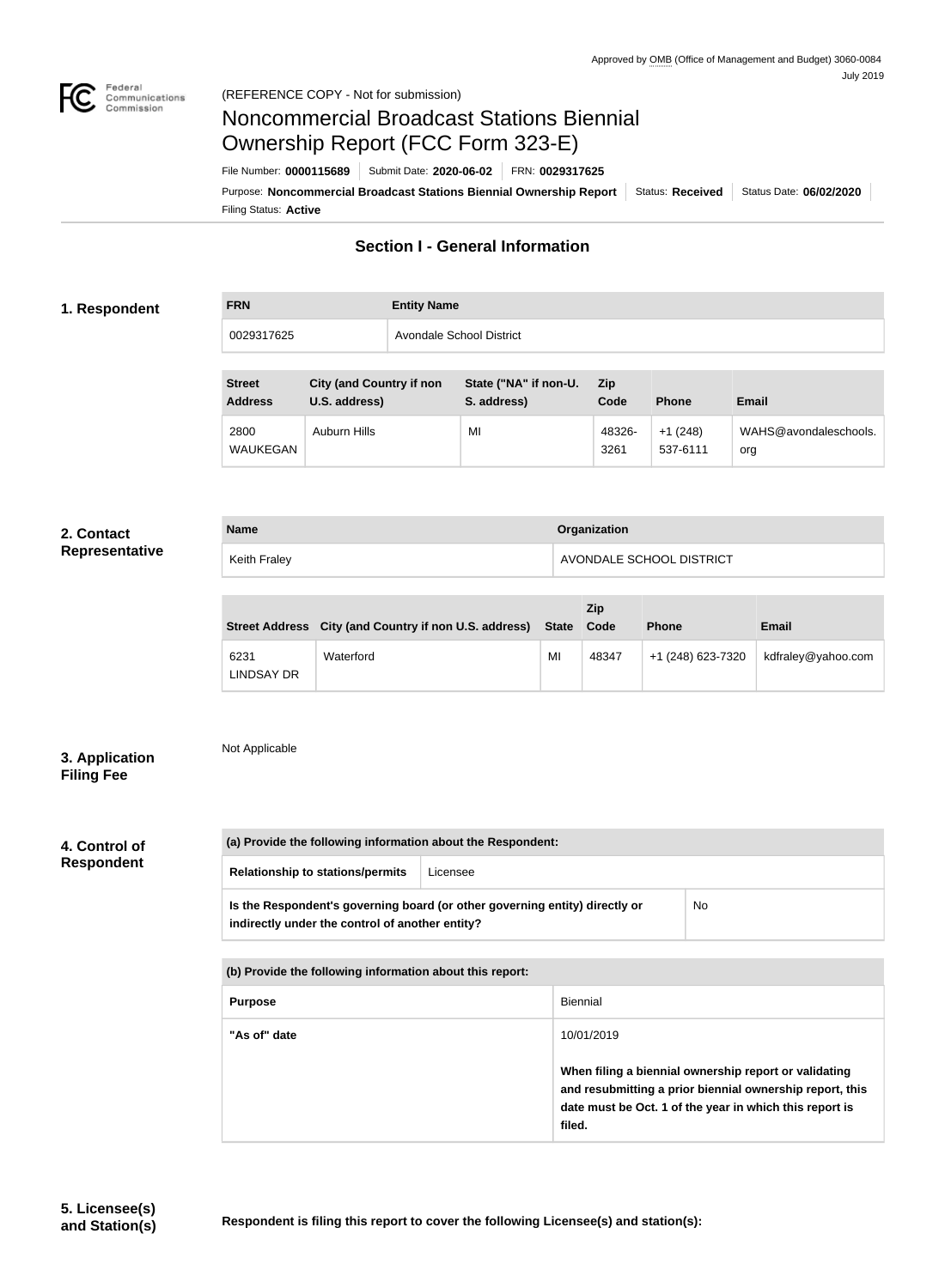| <b>FRN</b><br>Licensee/Permittee Name  |                  |                     |  |              |                |
|----------------------------------------|------------------|---------------------|--|--------------|----------------|
| Avondale School District<br>0029317625 |                  |                     |  |              |                |
| Fac. ID No.                            | <b>Call Sign</b> | <b>City</b>         |  | <b>State</b> | <b>Service</b> |
| 3373                                   | <b>WAHS</b>      | <b>AUBURN HILLS</b> |  | MI           | <b>FM</b>      |

## **Section II – Biennial Ownership Information**

| 1.47 C.F.R.<br><b>Section 73.3613</b><br><b>Documents</b> | Licensee Respondents that hold authorizations for one or more full power television, AM, and/or FM stations should list all<br>contracts and other instruments set forth in 47 C.F.R. Section 73.3613(a) through (c) for the facility or facilities listed on this<br>report. If the agreement is a network affiliation agreement, check the appropriate box. Otherwise, select "Other." Non-Licensee<br>Respondents should select "Not Applicable" in response to this question.                                                                                                                                                                                                                                                                                                   |                                     |               |  |  |
|-----------------------------------------------------------|-------------------------------------------------------------------------------------------------------------------------------------------------------------------------------------------------------------------------------------------------------------------------------------------------------------------------------------------------------------------------------------------------------------------------------------------------------------------------------------------------------------------------------------------------------------------------------------------------------------------------------------------------------------------------------------------------------------------------------------------------------------------------------------|-------------------------------------|---------------|--|--|
|                                                           | Not Applicable.                                                                                                                                                                                                                                                                                                                                                                                                                                                                                                                                                                                                                                                                                                                                                                     |                                     |               |  |  |
| 2. Ownership<br><b>Interests</b>                          | (a) Ownership Interests. This Question requires Respondents to enter detailed information about ownership interests by<br>generating a series of subforms. Answer each question on each subform. The first subform listing should be for the Respondent<br>itself. If the Respondent is not a natural person, also list each of the officers, members of the governing board (or other<br>governing entity), stockholders, and any other persons or entities with a direct attributable interest in the Respondent pursuant<br>to the standards set forth in 47 C.F.R. Section 73.3555. (A "direct" interest is one that is not held through any intervening<br>companies or entities.) List each interest holder with a direct attributable interest in the Respondent separately. |                                     |               |  |  |
|                                                           | Leave the percentage of total assets (Equity Debt Plus) field blank for an interest holder unless that interest holder has an<br>attributable interest in the Respondent solely on the basis of the Commission's Equity Debt Plus attribution standard, 47 C.F.R.<br>Section 73.3555, Note 2(i).                                                                                                                                                                                                                                                                                                                                                                                                                                                                                    |                                     |               |  |  |
|                                                           | In the case of vertical or indirect ownership structures, list only those interests in the Respondent that also represent an<br>attributable interest in the Licensee(s) for which the report is being submitted.                                                                                                                                                                                                                                                                                                                                                                                                                                                                                                                                                                   |                                     |               |  |  |
|                                                           | Entities that are part of an organizational structure that includes holding companies or other forms of indirect ownership must file<br>separate ownership reports. In such a structure do not report, or file a separate report for, any interest holder that does not have<br>an attributable interest in the Licensee(s) for which the report is being submitted.                                                                                                                                                                                                                                                                                                                                                                                                                |                                     |               |  |  |
|                                                           | Please see the Instructions for further detail concerning interests that must be reported in response to this question.                                                                                                                                                                                                                                                                                                                                                                                                                                                                                                                                                                                                                                                             |                                     |               |  |  |
|                                                           | The Respondent must provide an FCC Registration Number for each interest holder reported in response to this question.<br>Please see the Instructions for detailed information and guidance concerning this requirement.                                                                                                                                                                                                                                                                                                                                                                                                                                                                                                                                                            |                                     |               |  |  |
|                                                           | <b>Ownership Information</b>                                                                                                                                                                                                                                                                                                                                                                                                                                                                                                                                                                                                                                                                                                                                                        |                                     |               |  |  |
|                                                           | <b>FRN</b>                                                                                                                                                                                                                                                                                                                                                                                                                                                                                                                                                                                                                                                                                                                                                                          | 0029317625                          |               |  |  |
|                                                           | <b>Entity Name</b>                                                                                                                                                                                                                                                                                                                                                                                                                                                                                                                                                                                                                                                                                                                                                                  | <b>Avondale School District</b>     |               |  |  |
|                                                           | <b>Address</b>                                                                                                                                                                                                                                                                                                                                                                                                                                                                                                                                                                                                                                                                                                                                                                      | PO Box                              |               |  |  |
|                                                           |                                                                                                                                                                                                                                                                                                                                                                                                                                                                                                                                                                                                                                                                                                                                                                                     | <b>Street 1</b>                     | 2800 WAUKEGAN |  |  |
|                                                           |                                                                                                                                                                                                                                                                                                                                                                                                                                                                                                                                                                                                                                                                                                                                                                                     | <b>Street 2</b>                     |               |  |  |
|                                                           |                                                                                                                                                                                                                                                                                                                                                                                                                                                                                                                                                                                                                                                                                                                                                                                     | <b>City</b>                         | Auburn Hills  |  |  |
|                                                           |                                                                                                                                                                                                                                                                                                                                                                                                                                                                                                                                                                                                                                                                                                                                                                                     | State ("NA" if non-U.S.<br>address) | MI            |  |  |
|                                                           |                                                                                                                                                                                                                                                                                                                                                                                                                                                                                                                                                                                                                                                                                                                                                                                     |                                     |               |  |  |

**Zip/Postal Code** 48326-3261

United States

**Country (if non-U.S.** 

**address)**

Respondent

**Listing Type** Respondent

**Positional Interests** (check all that apply)